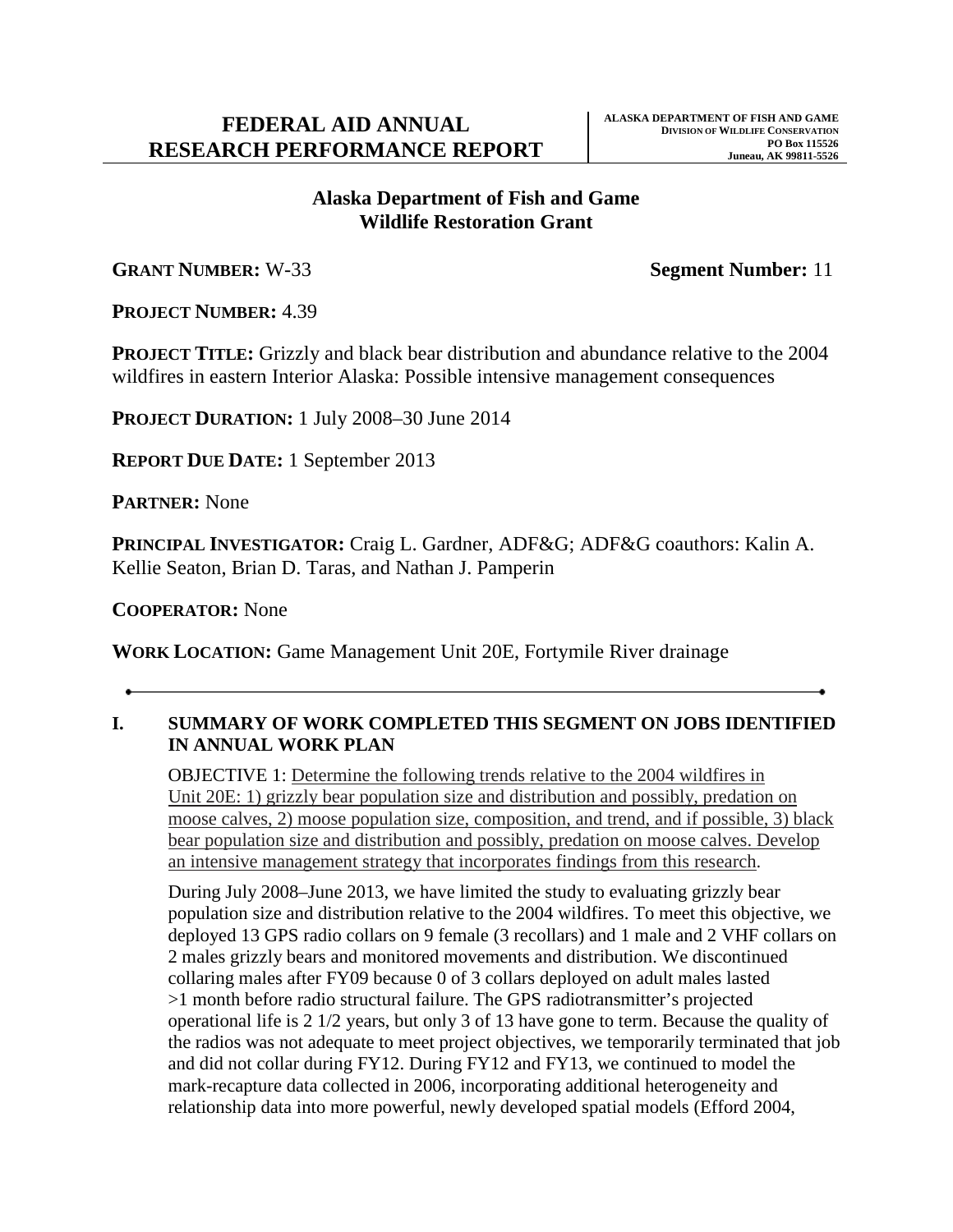We evaluated the effects of dependent bears in family groups and breeding pairs on population and variance estimates by expanding the genetic analysis of the 2006 data by extending the genotypes to 23 markers (including the gender marker). Our modeling bears/1,000 km<sup>2</sup> (SE = 3.3). We also used the results from spatial modeling to redesign our methodology for estimating grizzly bear numbers in the Unit 20E study area. of the sample units from 49  $\text{km}^2$  to 36  $\text{km}^2$ , increasing the number of sample periods from 4 to 5, and to move the traps between all sessions instead of once between the second and using this more intensive design but the study was not approved due to fiscal restraints and will not be conducted in the foreseeable future. Borchers and Efford 2008, Efford et al. 2009, Gardner et al. 2010, Obbard et al. 2010). efforts generated an estimated grizzly bear density in the study area of 10.9 grizzly Proposed study design changes included increased survey intensity by reducing the size third periods. We predict these changes will increase the capture rate and improve the precision of the population estimate. We have proposed a study to conduct a DNA-based mark-recapture population estimate of grizzly bears during FY14 in the 2006 study area

# JOB/ACTIVITY 1A: Literature review.

 Federal funds were used to pay Craig Gardner's salary while working on this activity. On mark-recapture population estimate techniques and analyses and 2) grizzly and black bear a monthly basis, a monthly literature search was conducted regarding 1) bear DNA-based seasonal movements and habitat use. Several publications were obtained that will be useful in preparation of a manuscript on the results of this study.

## JOB/ACTIVITY 1C: Remove GPS radio collars from female adult grizzly bears .

No federal funds were expended on this activity. We did not proceed because the 3 remaining GPS collars failed prior to the projected date of removal.

#### JOB/ACTIVITY 1F: Radiotrack collared bears and upload location data .

 spring 2012 and 2 of these were observed with her in September 2012. The cub survival We flew 3 tracking flights to upload movement data and to verify family status of the 3 remaining GPS collared females during July–September 2012. For each individual bear, GPS data were uploaded and visual observations were made to monitor association with other bears (offspring or adult males). Both females that emerged with cubs during spring 2012 had lost their cubs by July 2012. The remaining female emerged with 3 yearlings in rate over the course of the study was 37%.

Federal funds were used to pay for tracking flights and to pay Craig Gardner's salary while working on this activity.

#### JOB/ACTIVITY 1G: Data analysis and reporting.

We continued with data analysis and manuscript preparation.

Federal funds were used to pay for a portion of Craig Gardner's salary while working on this activity.